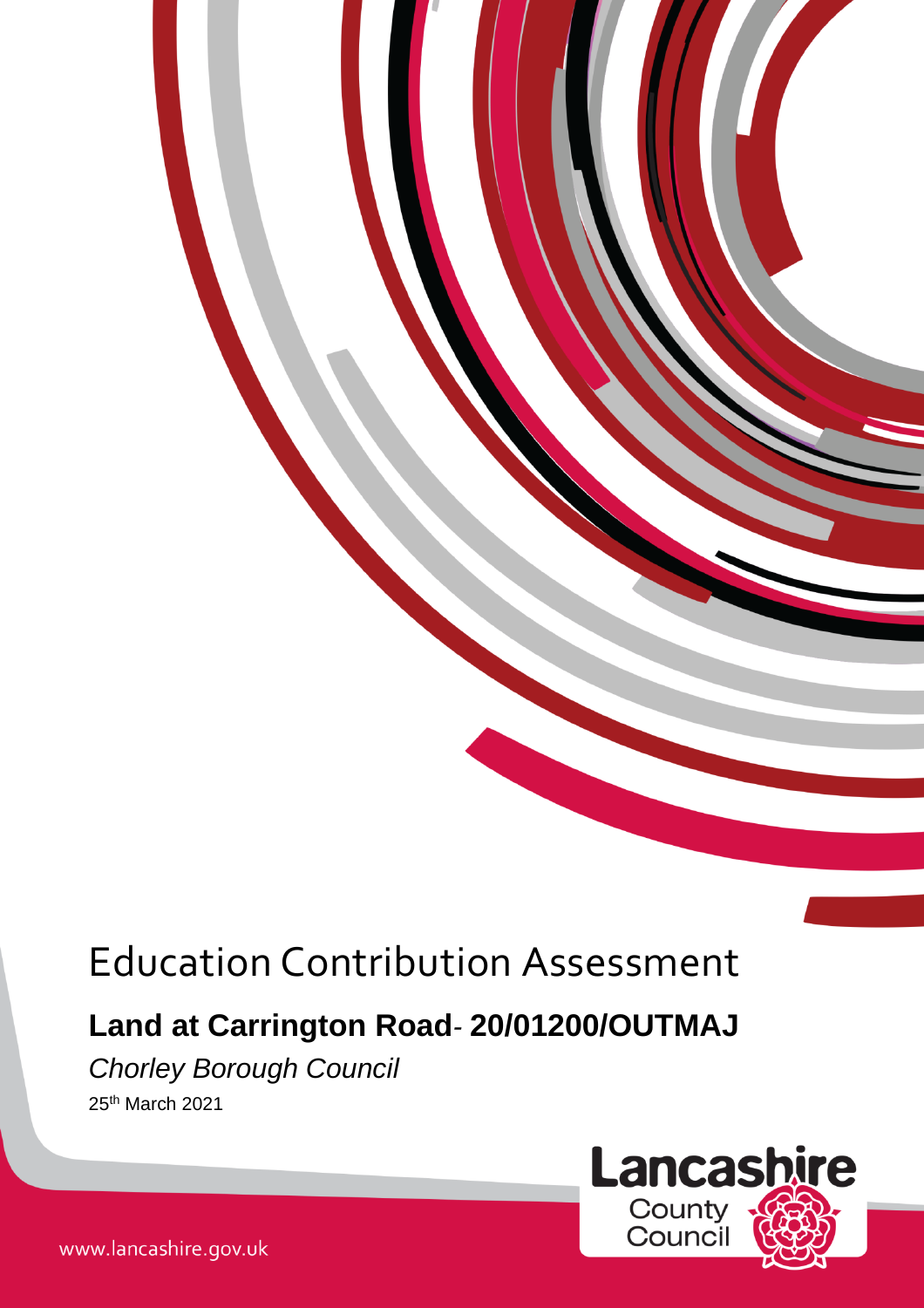### **Education Assessment 25th March 2021**

Lancashire County Council is responsible for the provision of school places across the 12 county districts. The county has been facing significant increases in the birth rate at the same time as capital funding from the Department for Education has been significantly reduced.

In accordance with Lancashire County Council's 'School Place Provision Strategy', the following will apply:

Where the growth in pupil numbers is directly linked to housing development and existing school places are not sufficient to accommodate the potential additional pupils that the development may yield, Lancashire County Council would seek to secure developer contributions towards additional school places. Only by securing such contributions (which, depending upon the scale of development, may also include a contribution of a school site), can Lancashire County Council mitigate against the impact upon the education infrastructure which the development may have.

This assessment shows the level of impact on primary and secondary school places relevant to the following development and provides details on the level of contribution required to mitigate the development impact:

#### **Land at Carrington Road**

#### **Pupil Yield**

Through a detailed research project carried out during 2012 LCC have established a pupil yield to be applied for the bedroom mix within a development.

Using the Rightmove database (based on Land Registry information), a cross matching exercise was undertaken to match the first occupation of a house with the relevant School Census. The research enabled LCC to ascertain the likely impact of a dwelling with 1, 2, 3, 4, or 5+ bedrooms in terms of the child yield. This enabled LCC to project the pupil yield of new houses, based on the number of bedrooms per dwelling.

LCC will seek to apply these pupil yields to our assessment, however, if bedroom information has not been provided by the developer LCC will apply the 4 bedroom yield, to provide a medium to worst case scenario. Once bedroom information is available the impact of this development will be reassessed using the yield information provided in the 'Development details' section below.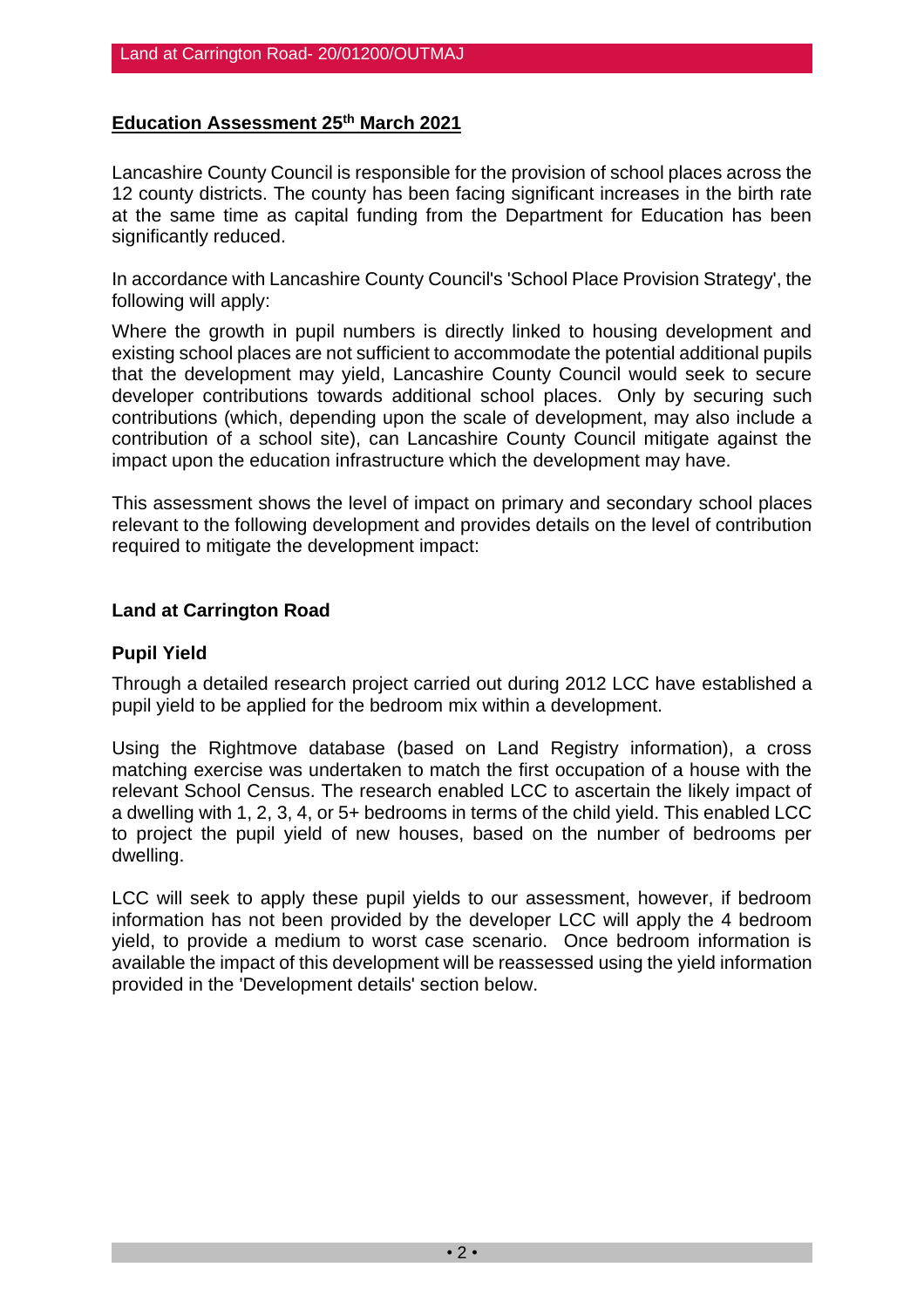### **Local primary schools within 2 miles of development**

When assessing the need for an education contribution from this development Lancashire County Council considers primary school provision within a 2 mile radius of the proposed site. Details of the schools relevant to this site are provided below:

| <b>School Name</b>                                                          | <b>Latest Number</b><br>on Roll * | <b>Future Planned</b><br><b>Net Capacity</b><br>(Jan 2026) ** | <b>Projected Pupils</b><br>by Jan 2026 *** |
|-----------------------------------------------------------------------------|-----------------------------------|---------------------------------------------------------------|--------------------------------------------|
| <b>Adlington Primary</b><br>School                                          | 141                               | 144                                                           | 130                                        |
| Adlington St Paul's<br>Church Of<br><b>England Primary</b><br>School        | 191                               | 208                                                           | 173                                        |
| <b>Anderton Primary</b><br>School                                           | 184                               | 205                                                           | 153                                        |
| <b>Anderton St</b><br>Joseph's Catholic<br><b>Primary School</b>            | 186                               | 200                                                           | 160                                        |
| Rivington<br>Foundation<br><b>Primary School</b>                            | 108                               | 105                                                           | 99                                         |
| <b>Coppull Parish</b><br>Church Of<br><b>England Primary</b><br>School      | 212                               | 210                                                           | 221                                        |
| St George's<br>Church Of<br><b>England Primary</b><br><b>School Chorley</b> | 295                               | 315                                                           | 315                                        |
| Total                                                                       | 1317                              | 1387                                                          | 1251                                       |

*\* Latest Number on Roll (NOR) reflects the most up-to-date pupil numbers at the school. Assessments between 1st December and 31st March will use October NOR, assessments between 1st April and 30th November will use January NOR.*

*\*\* The net capacity figure is agreed via consultation with the schools, during September each year. The future net capacity includes any agreed capacity changes, which LCC have been informed about.*

*\*\*\* Based on the latest projections at the time of the assessment. Please note that the figures provided are based upon current circumstances and this position is subject to change in response to a number of factors that can affect parental preference. The figures take into account the latest available birth information, evidence of migration and also the projected pupil place demand in 5 years.*

Projected places in 5 years: 136

Additional information which may provide context to the figures above has been included in the table below. This table provides year by year pupil projections for the schools affected by the development.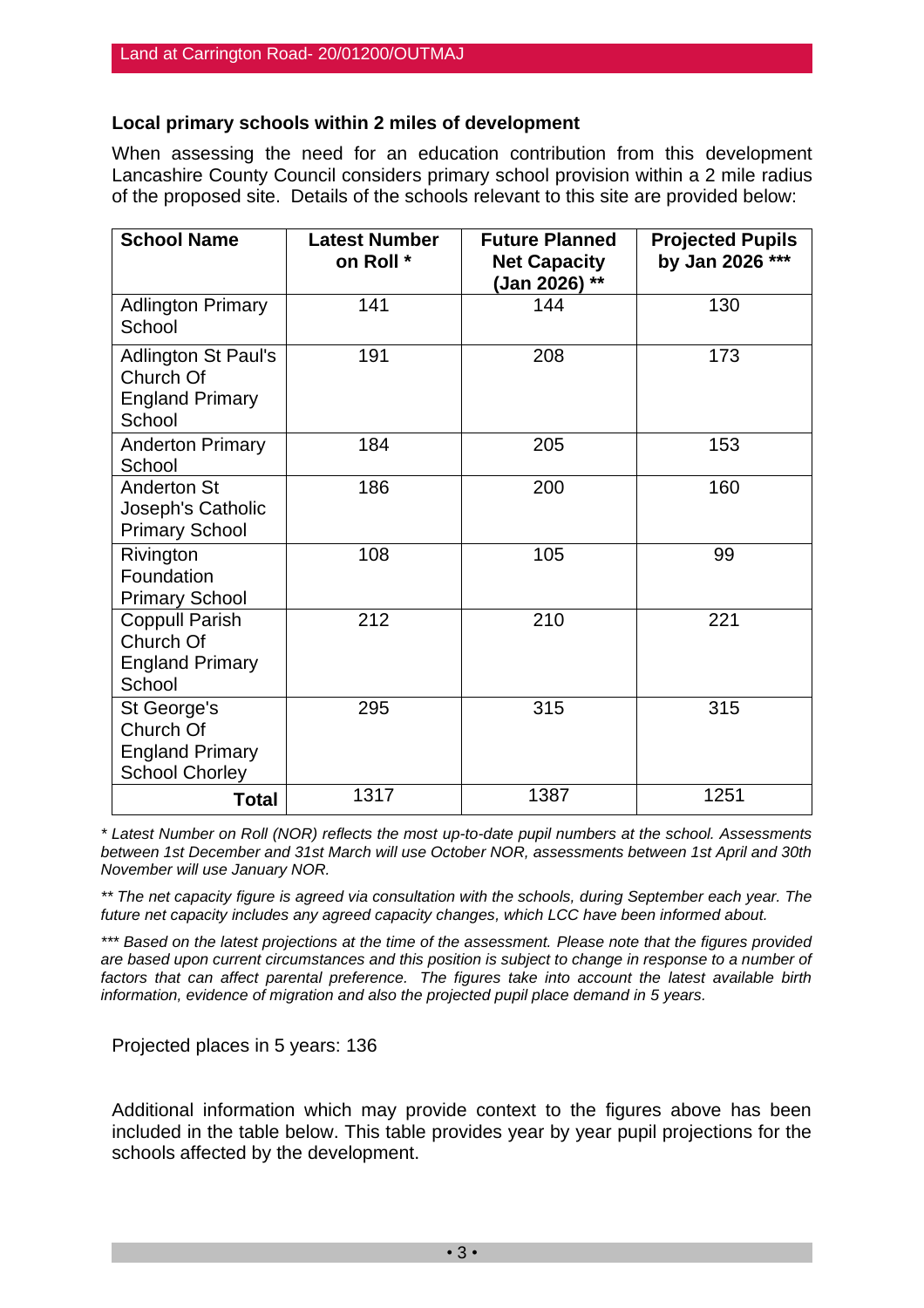| <b>JAN 2022</b> | <b>JAN 2023</b> | <b>JAN 2024</b> | <b>JAN 2025</b> | <b>JAN 2026</b> |
|-----------------|-----------------|-----------------|-----------------|-----------------|
| 1317            | 1278            | 1268            | 1237            | 1219            |

The figures above show the forecast number on roll before housing and migration is applied. Using the appropriate district's 5 year Housing Land Supply documents (or equivalent) and migration figures in 5 years' time we forecast there will be **1251** pupils in these schools.

# **Development details**

| <b>Number of</b><br>bedrooms | Yield applied per<br>dwelling | <b>Number of</b><br>dwellings | <b>Primary yield for</b><br>this development |
|------------------------------|-------------------------------|-------------------------------|----------------------------------------------|
|                              | 0.01                          |                               |                                              |
| 2                            | 0.07                          |                               |                                              |
| 3                            | 0.16                          |                               |                                              |
|                              | 0.38                          | 25                            | 9.5                                          |
| 5                            | 0.44                          |                               |                                              |
| Totals                       |                               | 25                            | (9.5) 10 Places                              |

# **Education Requirement**

The calculation below details the effect on pupil places,

- 1387 Net Cap
- 1251 Forecast
- 136 Projected places available in 5 years
- 1 Yield from approved applications
- 135 Places available in 5 years
- 10 Yield from this development
	- 125 Places available in 5 years
- 1 Yield from pending applications
	- 124 Places available in 5 years

Latest projections for the local primary schools show there to be 136 places available in 5 years' time, with additional planning approvals expected to generate a demand for a further 1 school place. There are also pending applications expected to generate demand for a further 1 school place. With an expected pupil yield of 10 pupils from this development, we would not be seeking a contribution from the developer in respect of primary places.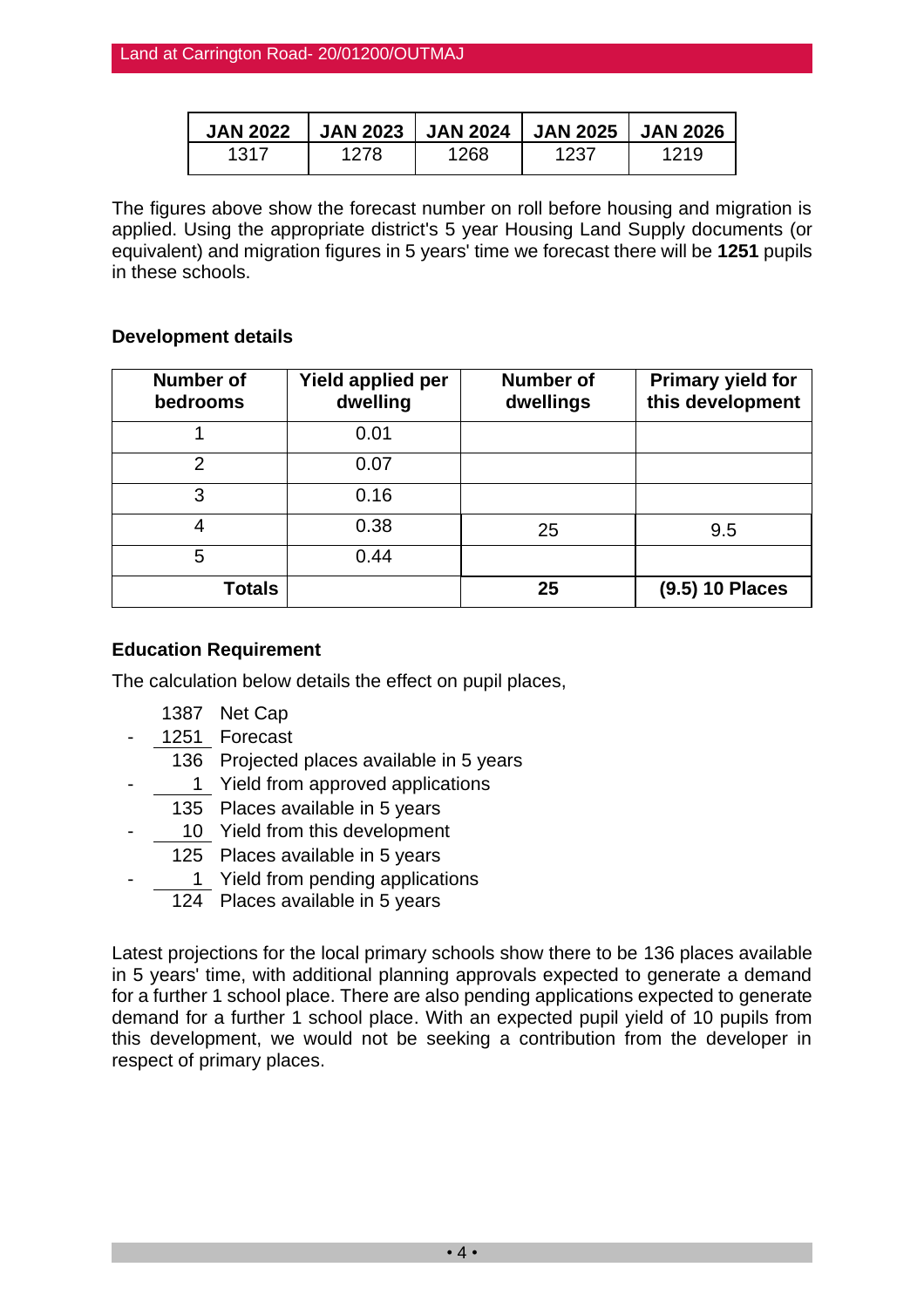# **Local Secondary schools within 3 miles of the development**

When assessing the need for an education contribution from this development Lancashire County Council considers secondary school provision within a 3 mile radius of the proposed site. Details of the schools relevant to this site are provided below:

| <b>School Name</b>                                  | <b>Latest Number</b><br>on Roll * | <b>Future Planned</b><br><b>Net Capacity</b><br>(Jan 2026) ** | <b>Projected Pupils</b><br>by Jan 2026 *** |
|-----------------------------------------------------|-----------------------------------|---------------------------------------------------------------|--------------------------------------------|
| <b>Holy Cross</b><br><b>Catholic High</b><br>School | 950                               | 975                                                           | 1087                                       |
| Albany Academy                                      | 701                               | 756                                                           | 810                                        |
| Southlands High<br>School                           | 906                               | 1168                                                          | 1046                                       |
| Total                                               | 2557                              | 2899                                                          | 2943                                       |

*\* Latest Number on Roll (NOR) reflects the most up-to-date pupil numbers at the school. Assessments between 1st December and 31st March will use October NOR, assessments between 1st April and 30th November will use January NOR.*

*\*\* The net capacity figure is agreed via consultation with the schools, during September each year. The future net capacity includes any agreed capacity changes, which LCC have been informed about.*

*\*\*\* Based on the latest projections at the time of the assessment. Please note that the figures provided are based upon current circumstances and this position is subject to change in response to a number of factors that can affect parental preference. The figures take into account the latest available birth information, evidence of migration and planned housing development, to provide a 5 year projection.*

Projected places in 5 years: -44

Additional information which may provide context to the figures above has been included in the table below. This table provides year by year pupil projections for the schools affected by the development.

| <b>JAN 2022</b> | <b>JAN 2023</b> | <b>JAN 2024</b> | <b>JAN 2025</b> | <b>JAN 2026</b> |
|-----------------|-----------------|-----------------|-----------------|-----------------|
| 2666            | 2748            | 2815            | 2864            | 2852            |

The figures above show the forecast number on roll before housing and migration is applied. Using the appropriate districts 5 year Housing Land Supply documents (or equivalent) and migration figures in 5 years' time we forecast there will be **2943** pupils in these schools.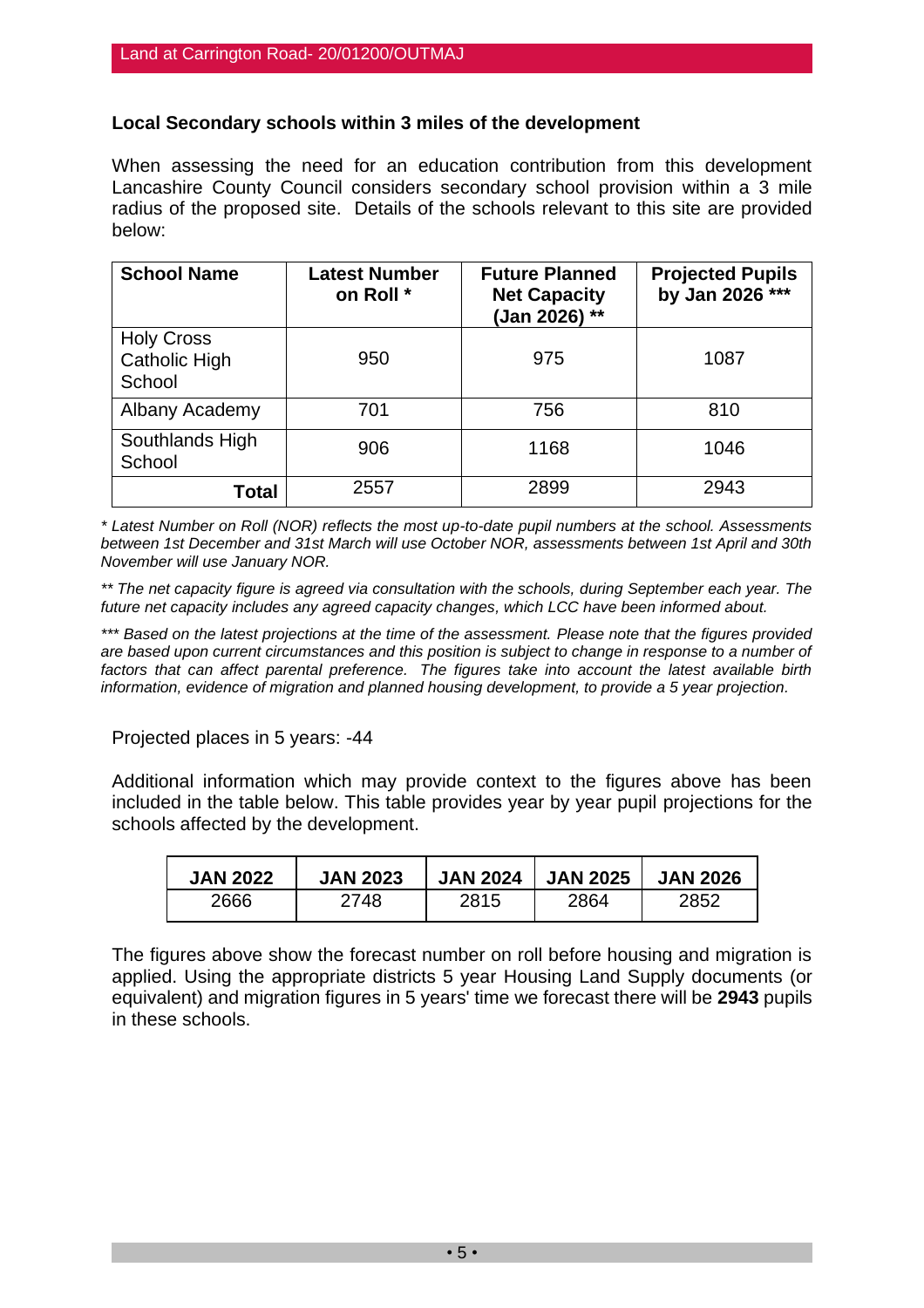| <b>Number of</b><br>bedrooms | <b>Yield applied per</b><br>dwelling | <b>Number of</b><br>dwellings | <b>Secondary yield</b><br>for this<br>development |
|------------------------------|--------------------------------------|-------------------------------|---------------------------------------------------|
|                              | 0.00                                 |                               |                                                   |
| $\overline{2}$               | 0.03                                 |                               |                                                   |
| 3                            | 0.09                                 |                               |                                                   |
| 4                            | 0.15                                 | 25                            | 3.75                                              |
| 5                            | 0.23                                 |                               |                                                   |
| <b>Totals</b>                |                                      | 25                            | $(3.8)$ 4 Places                                  |

### **Development details**

#### **Education Requirement**

Latest projections for the local secondary schools show there to be a shortfall of 44 places in 5 years' time. These projections take into account the current numbers of pupils in the schools, the expected take up of pupils in future years based on the local births, the expected levels of inward and outward migration based upon what is already occurring in the schools and the housing development within the local 5 year Housing Land Supply document, which already have planning permission.

With an expected yield of 4 places from this development the shortfall would increase to 48.

Therefore, we would be seeking a contribution from the developer in respect of the full pupil yield **of this development**, i.e. 4 places.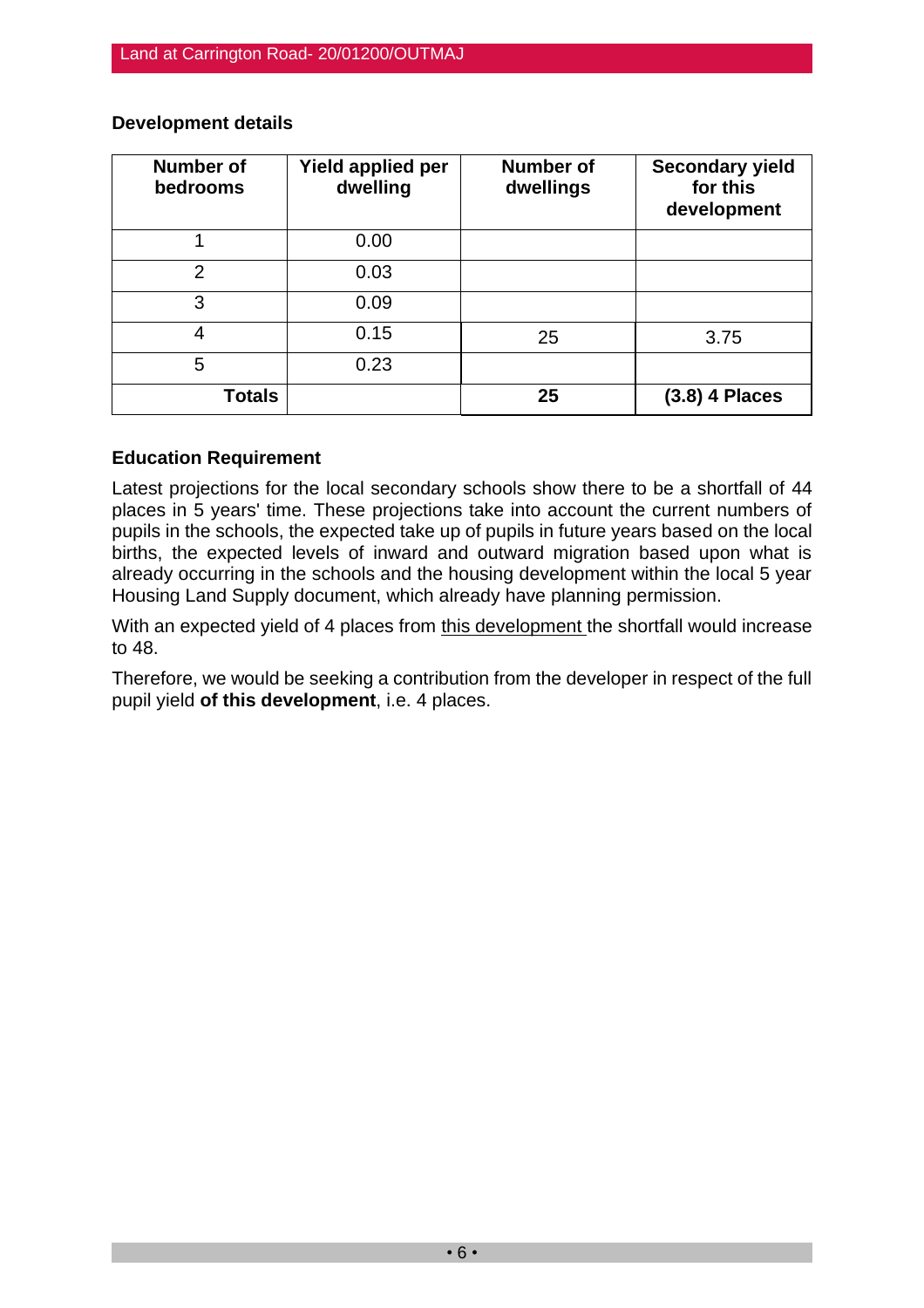#### **Summary and Calculations**

This assessment represents the current position on 25/03/2021 but will be adjusted by indexation at the point of payment.

The latest information available at this time was based upon the 2021 School Census and resulting projections.

Based upon the latest assessment, taking into account all approved applications, LCC will be seeking a contribution for **4** secondary school places. However, LCC will not be seeking a contribution for primary school places.

Calculated at the current rates, this would result in a claim of:

#### **Permanent expansion**

Secondary places:

(£23,775 x 0.97)

 $=$  £23,061.75 per place

£23,061.75 x 4 places = **£92,247.00**

*LCC reserve the right to reassess the education requirements taking into account the latest information available.*

If this is not the final point of decision or later information becomes available prior to decision, LCC reserve the right to reassess the education requirements taking into account the latest information available. It should be noted that if this is an outline application the development impact should be reassessed on reserved matters approval, taking into account detailed bedroom mix information. The use of a formula to enable this should be agreed as part of the planning decision process.

#### **Expenditure Project**

Following an initial scoping exercise of the local schools it has been determined that Lancashire County Council intend to use the secondary education contribution to provide additional secondary places at Holy Cross High School and/or Parklands Academy. These are the closest secondary schools to the development that have space to accommodate an expansion.

Whilst the County Council have confirmed its intention to deliver projects at Holy Cross High School and/or Parklands Academy it should be noted that this would be subject to the following:

- willingness of school governing body to expand
- suitability of site
- planning permission & compliance with Section 77 of the Schools Standards and Framework Act 1998 and Schedule 1 to the Academies Act 2010.
- consultation with local schools and the community
- parental preference at the time that the places are required